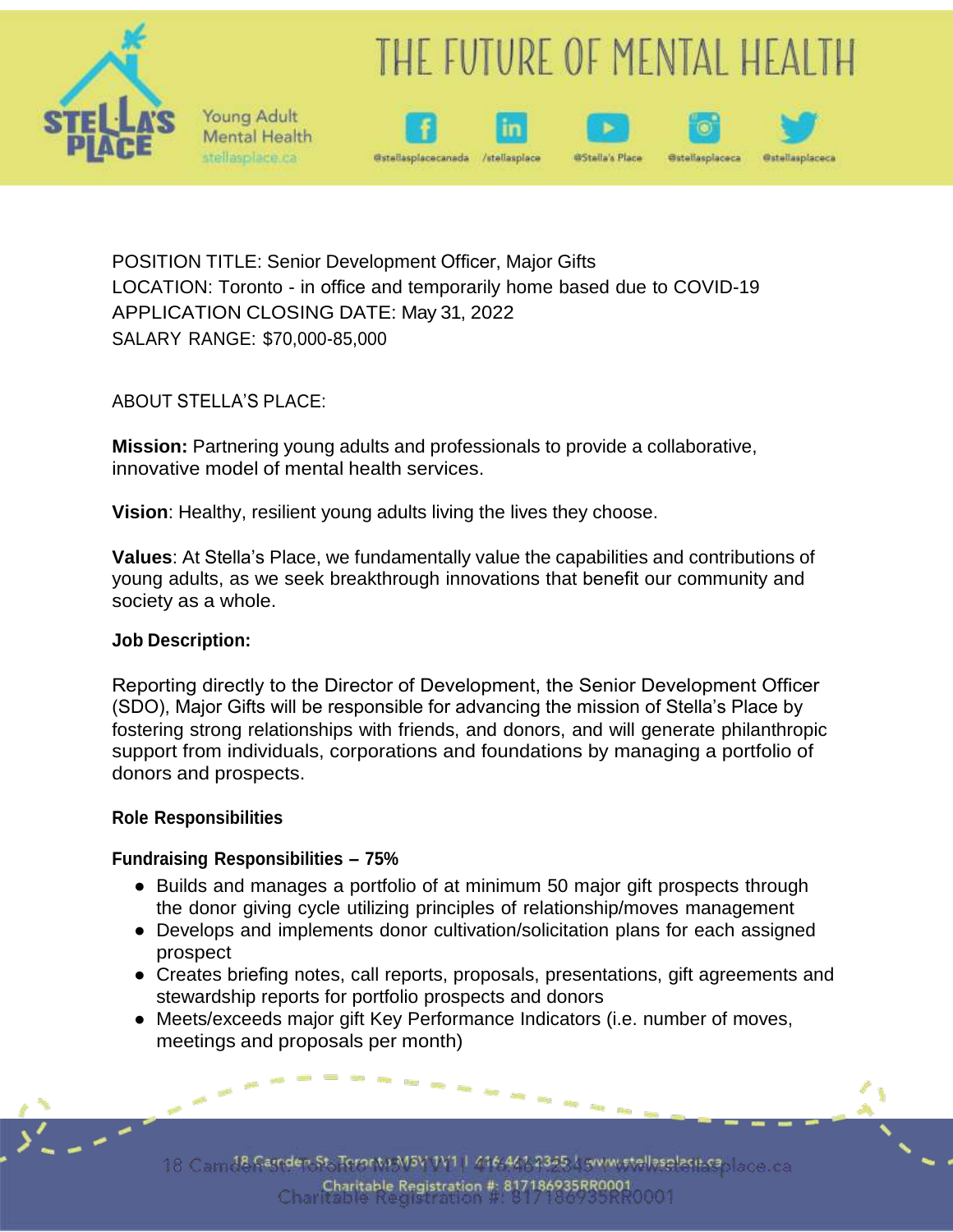

# THE FUTURE OF MENTAL HEALTH

**@Stalla's Place** 

**Ostallasplaceca** 

Gstellasplaceca



• Manages strategy and supports major gift activity for assigned fundraising volunteers

@stellasplacecanada /stellasplace

- Develops and implements customized stewardship strategies for portfolio donors
- Attends donor and organizational events as required
- Assists in other duties as required in furthering the goals of the Development team and Stella's Place

## **Administration – 25%**

- In collaboration with the Development and Operations teams, sets portfolio annual and long-term revenue plans
- Ensures timely and accurate recording of moves management activity in the donor database
- Prepares weekly/monthly portfolio management reports for the Director of Development and the Board
- Ensures that portfolio donors are recognized according to the donor recognition vehicles and policies of Stella's Place

### **Qualifications & Experience**

- University degree or College diploma in fundraising/non-profit management/business or equivalent major gift experience
- Minimum 5 years of extensive relationship building experience in a fundraising environment
- Excellent communication and relationship building skills with an ability to prioritize, negotiate, and work with a variety of internal and external stakeholders
- Proven track record of cultivating and securing major gifts
- Excellent writing, prospect research, communications and presentation skills
- Knowledge of Microsoft Office Word and Excel and PowerPoint
- Knowledge of Windows, Microsoft Outlook, Internet Explorer
- Strong knowledge of Raise's Edge or equivalent donor/CRM database
- Strategic Thinker, Attention to Detail and Strong Donor Portfolio Management Skills
- Personal qualities of integrity, credibility, and dedication to the mission of Stella's Place
- Knowledge of Federal and Provincial legislation affecting charities, and charitable status

## SALARY & BENEFITS:

Stella's Place offers a competitive annual salary and a generous health and vacation package; including comprehensive medical, dental and vision health benefits, 3 weeks vacation and 15 health days annually. Vacation increases after one year of service.